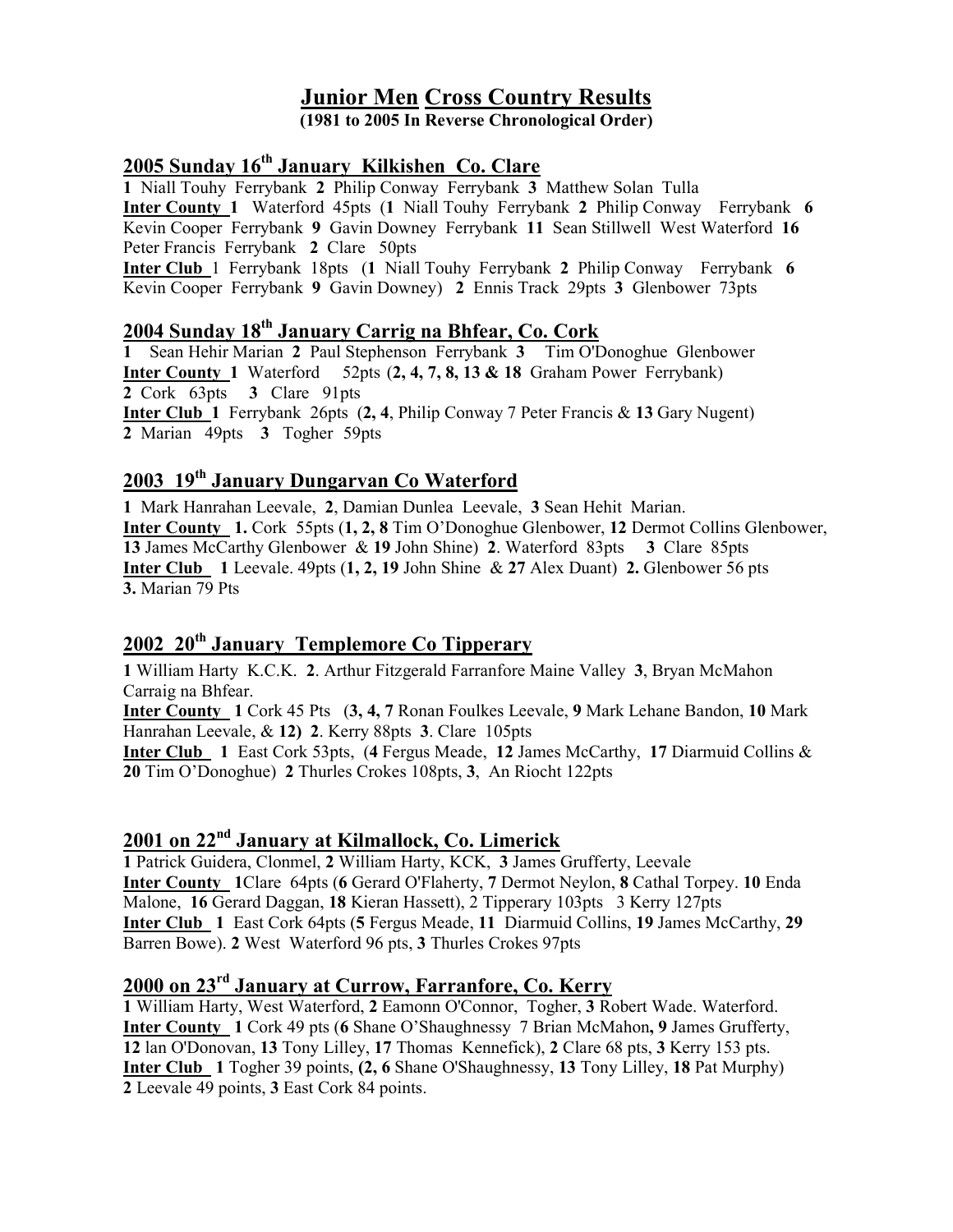# 1999 on 17th January at Tulla, Co. Clare.

1 Paul Carroll, Leevale, 2 Niall Dinan, Togher, 3 Michael Herlihy, North Cork Inter County 1 Cork 75 pts (1, 3, 5 Ronan Crowley 17 Tim Murphy, Togher, 18 Aaron Kearney, Togher, 31 Tat Murphy, Togher) 2 Clare 85pts, 3 Limerick 88pts. Inter Club 1 Tulla 61pts (7 Rory Hogan, 11 James Murphy, 21 Cathal Torpey, 22 Brian Lynch) 2 Togher 68pts 3 Limerick 69pts.

## 1998 on 1st February, 1998 at Whitechurch, Co. Cork.

1 Fiacra Lombard, Leevale, 2. Barry Egan, Leevale, 3. Robert Heffernan, Togher Inter County 1. Cork 30 pts (2, 3, 4 Paul Carroll, 6 Tim Murphy, Togher, 7 Cillian O'Tuama, Leevale, 8 David Lynch, Togher) 2 Tipperary 117 pts. Inter Club 1 Leevale 14pts (1,2,4,7) 2. Togher 27 pts, 3 Thurles Crokes 63 pts.

## 1997 on 19th January at Whitechurch, Co. Cork

1 Kieran Lynch, Limerick, 2 Fiacra Lombard, Leevale, 3 Killian O'Tuama, Leevale Inter County 1 Cork 44 pts (2, 3, 4 Robert Fitzgerald, 8 James Butler, 13 P. O'Dubhgan, 14 D. O'Sullivan) 2 Limerick 133pts, 3 Waterford 177pts. Inter Club 1 Togher 28pts (5 Robert Heffernan 6 David Lynch, 8, 9 Simon Doherty), 2 Thurles 68 pts 3 West Waterford. 71pts.

#### 1996 on 21st January at Templemore, Co. Tipperary

1 Larry Morrissey, Ferrybank 2 Thomas Carey,Limerick 3 Graham O'Dwyer, Leevale. Inter County 1 Cork 45 pts (3, 4 Cathal Lombard, 8 Fiacra Lombard, 9 Jason Foolkes, 10 Adrian Doyle, 11 Cillian O'Tuama), 2 Waterford 99pts, 3 Tipperary 126 pts. Inter Club 1 Leevale 24 pts (3,4,8,9) 2 Limerick 40pts 3 West Waterford 71pts.

## 1995 22<sup>nd</sup> . January at University of Linerick

1 Thomas Carey, Limerick 2 Cathal Lombard. Leevale 3 Paul Treasy, East Cork Inter County 1 Clare 72 pts (8 Gerard O'Looney , 9 Gerard. Nagle 11 Willie Devitt, 12 John Swords, 15 P. Hogan, 17 K McNamara) 2 Waterford 91 pts 3 Tipperary 129 pts. Inter Club 1 Kilmurry Ibrickane 50 pts ( 8, 9, 11, 22 D. O'Looney) 2 East Ccrk 57pts 3 West Waterford 58pts

#### 1994 January at Cast leisland, Co. Kerry

1 Oisin Crowley, Leevale 2 Padric Buckley. Leevale, 3 Pat O'Keeffe, U. C. C. Inter County 1 Cork 28 pts ( 1, 2, 3, 6 Cathal Lombard, 7 Sean O'Flaherty, 9 Paul Treacy) 2 Clare 85 pts 3 Tipperary 135 pts. Inter Club 1 Leevale 21pts. (1, 2, Niall Lahive, 13 Liam Deasy) 2 Imokilly 66 pts. 3 Kilmurry/Ibrickane 69 pts.

#### 1993 January at Ennis, Co. Clare Senior Men

1 David Healy, Cork. 2 John Fenton, Limerick 3 Ben Walsh, Limerick Inter County 1 Cork 54 pts. (1, 4 Karl Walsh, 6 David O'Carroll, 11 Aidan Kavanagh, 13 Der Fitzgerald, 19 Michael Mulcahy) 2 Limerick 64 pts, 3 Clare 106 pts Inter Club 1 Leevale 19 pts ( 1, 4, 6. 8 Danny Herlihy) 2 Limerick 60 pts 3 Imokilly 77 pts.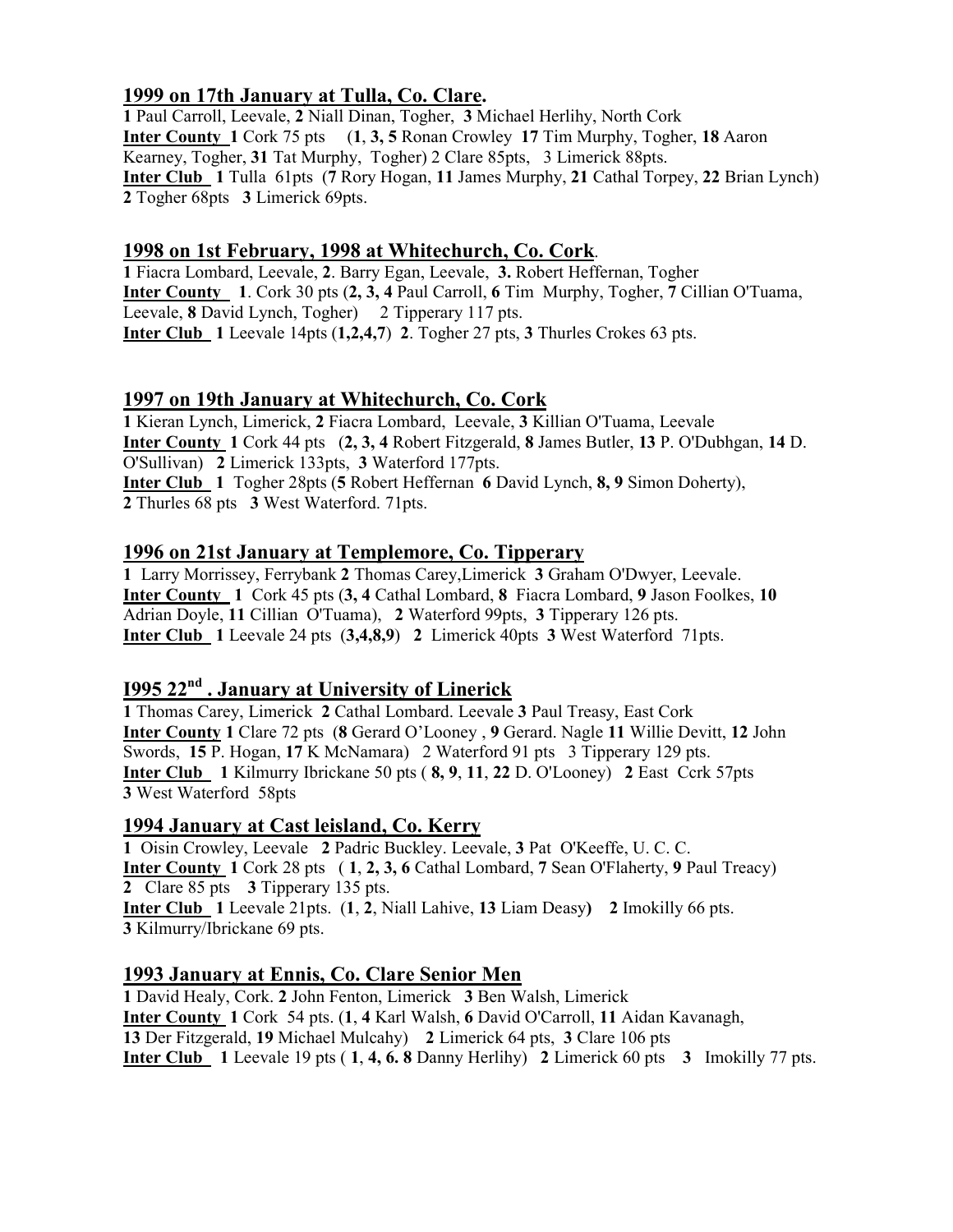## 1992 January at Carrignavar. Co. Cork

1 Roy Fahy, Leevale 2 Kieran Maher Ring/Old Parish 3 David Healy, Limerick Inter County 1 Cork 46 Pts. (1, 4 David Healy, 7 Trevor Foulkes 9 Dermot Geary 10 lan O'Sullivan 15 Michael Mulcahy) 2 Limerick 107 pts 3 Clare 132 pts Inter Club 1 Leevale 28 pts (1 4, 7, 16 Sean O'Rourke) 2 Midleton 51 pts 3 Limerick 80 pts.

### 1991 January at Dungarvan, Co. Waterford

1 John Murray, Leevale, 2 Mark Carroll, Leevale, 3 Alan O'Gorman, Limerick Inter County 1 Cork 37 pts (1 2, 7 Roy Fahy, 8 Ken Feen, 9 Trevor Foulkes, 10 Finbar Egan ) 2 Limerick 3 Tipperary Inter Club 1 Leevale 18 pts (1,2,7,8) 2 Limerick 27 pts 3 Cappoquin/Ballinameela 114 pts.

## 1990 January at Killenaule, Co. Tipperary

1 Ken Nason, Cork 2 Danny O'Brien, Limerick 3 Ed Burke, Thurles Inter County 1 Cork 51 pts (1 7 Alan Triggs, 9 Liam Cotter, 10 Roy Fahy, 11 D Sheehan. 13 Gavin Fitzgerald) 2 Limerick 3 Tipperary. Inter Club 1 Leevale (1, 7, 10 Ken Feen) 2 Limerick 3 Premier.

# 1989 January at Killeagh, Co. Cork

1 John Murray, Cork 2 Paul Logan Limerick 3 Ed Burke,Thurles, Inter County 1 Cork (1, 4 Jer Twomey, 6 George Murray, 8 Liam Cotter, 10 Finbar Egan, E. McCarthy) 2 Limerick 3 Tipperary. Inter Club 1 North Cork 19 pts (1, 4. 6, 8). 2 Limerick 3 Premier.

### 1988 January at Mungret, Co. Limerick

1 Frank Hanley, Limerick 2 Jer Twomey, Cork 3 J Moloney, Limerick Inter County 1 Limerick 39 pts (1 3, 5 S.O'Connor, 8 S. Murphy, 9 G. Meagher, 13 K.Thompson) 2 Cork 3 Tipperary Inter Club 1 Limerick 17 pts. (1, 3,5,8), 2 Leevale 3 Limerick 'B' .

#### 1987 January at Kilkeshin

1 Geoffrey Sheehan, Cork, 2 Martin Shinnors Limerick, 3 Frank Hanley Limerick Inter County 1 Cork 46 pts (1, 5 John O'Callaghan, 7 Tom Coffey, 8 Tony Nason,10 John Delaney 15 N. Collins) 2 Limerick 3 Tipperary Inter Club 1 Limeriek (2, 3, H. Downes, G. Maher) 2. North Cork 3 Thurles Crokes.

# 1986 February at Tralee, Co. Kerry

1 Stephen Gibbons, Cork 2 John Downes, Limerick 3 John Fleming, Riocht Inter County 1 Cork 44 pts (1, 5 John Delaney, 6 John Kearney, 7 Brian Collins, 12 B. Murphy 13 Stephen Mohan) 2 Limerick Inter Club 1 Burgerland 2 Limerick.

#### 1985 February at Waterford

1 John Downes, Limerick 2 Tony Wiison, Cork 3 James Sullivan, Waterford Inter County 1 Cork 42 pts (2, 5 Eric Bergin, 6 Colm Twohig, 8 Sean O'Driscoll, 10 Declan Gilbert 11 Stephen Gibbons) 2 Waterford 3 Limerick. Inter Club 1 Leevale (2, 5, 8, P. O'Callaghan) 2 Deise 3 North Cork